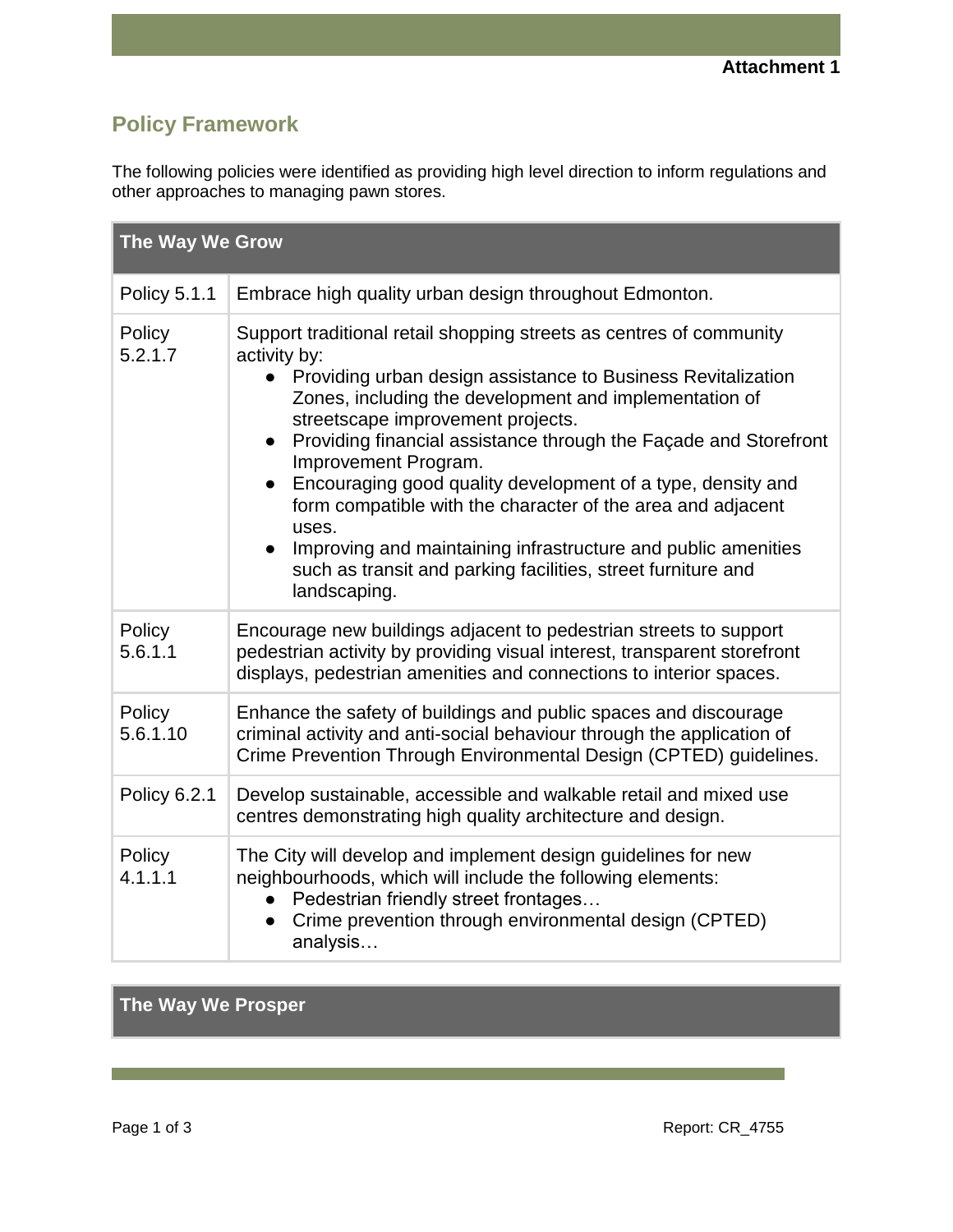| Goal 3                  | Edmonton - an unrivalled, competitive business climate.<br>It must improve the speed, predictability and<br>$\bullet$<br>consistency of processes that support business<br>development and ensure that businesses and<br>investors alike are met with a level of customer<br>service that sets the City apart from its competition.<br>• The City of Edmonton must support the growth of the<br>local economy by removing barriers to innovation,<br>efficiency and investment by businesses and<br>entrepreneurs if it is to provide an effective business<br>climate. |
|-------------------------|-------------------------------------------------------------------------------------------------------------------------------------------------------------------------------------------------------------------------------------------------------------------------------------------------------------------------------------------------------------------------------------------------------------------------------------------------------------------------------------------------------------------------------------------------------------------------|
| Strategic Objective 3.1 | A City committed to business.                                                                                                                                                                                                                                                                                                                                                                                                                                                                                                                                           |
| Strategic Objective 3.2 | The priority needs of business and industry are effectively<br>supported.                                                                                                                                                                                                                                                                                                                                                                                                                                                                                               |

## **End Poverty Edmonton**

| <b>End Poverty In A Generation - A Strategy</b>               |                                                                                                                                                   |  |  |  |
|---------------------------------------------------------------|---------------------------------------------------------------------------------------------------------------------------------------------------|--|--|--|
| Defining Feature 2                                            | Change attitudes: "Only by correcting inaccurate beliefs and<br>changing attitudes about poverty will our actions be effective."                  |  |  |  |
| Defining Feature 4                                            | Tackle root causes: "We need to address the systemic underlying<br>causes of poverty."                                                            |  |  |  |
| <b>Youth Action</b><br><b>Project on Poverty</b><br>quotation | "Many people who live in poverty are seen with disgust and<br>disregard; we need to address this before we can truly end<br>poverty in Edmonton." |  |  |  |
| Priority 28 Action                                            | Build a new language around poverty to remove fear and stigma.                                                                                    |  |  |  |
| End Poverty In A Generation - A Road Map to Guide Our Journey |                                                                                                                                                   |  |  |  |
| Goal 3 - Move People Out of Poverty                           |                                                                                                                                                   |  |  |  |
| Action #16                                                    | Expand the spectrum of financial empowerment initiatives that                                                                                     |  |  |  |

| Action #16 | Expand the spectrum of financial empowerment initiatives that |
|------------|---------------------------------------------------------------|
|            | includes developing a benefit navigator tool, identifying     |
|            | alternatives to Pay Day Lending and enhancing the capacity of |
|            | Empower U to provide financial literacy, savings and asset    |
|            | building.                                                     |
|            |                                                               |